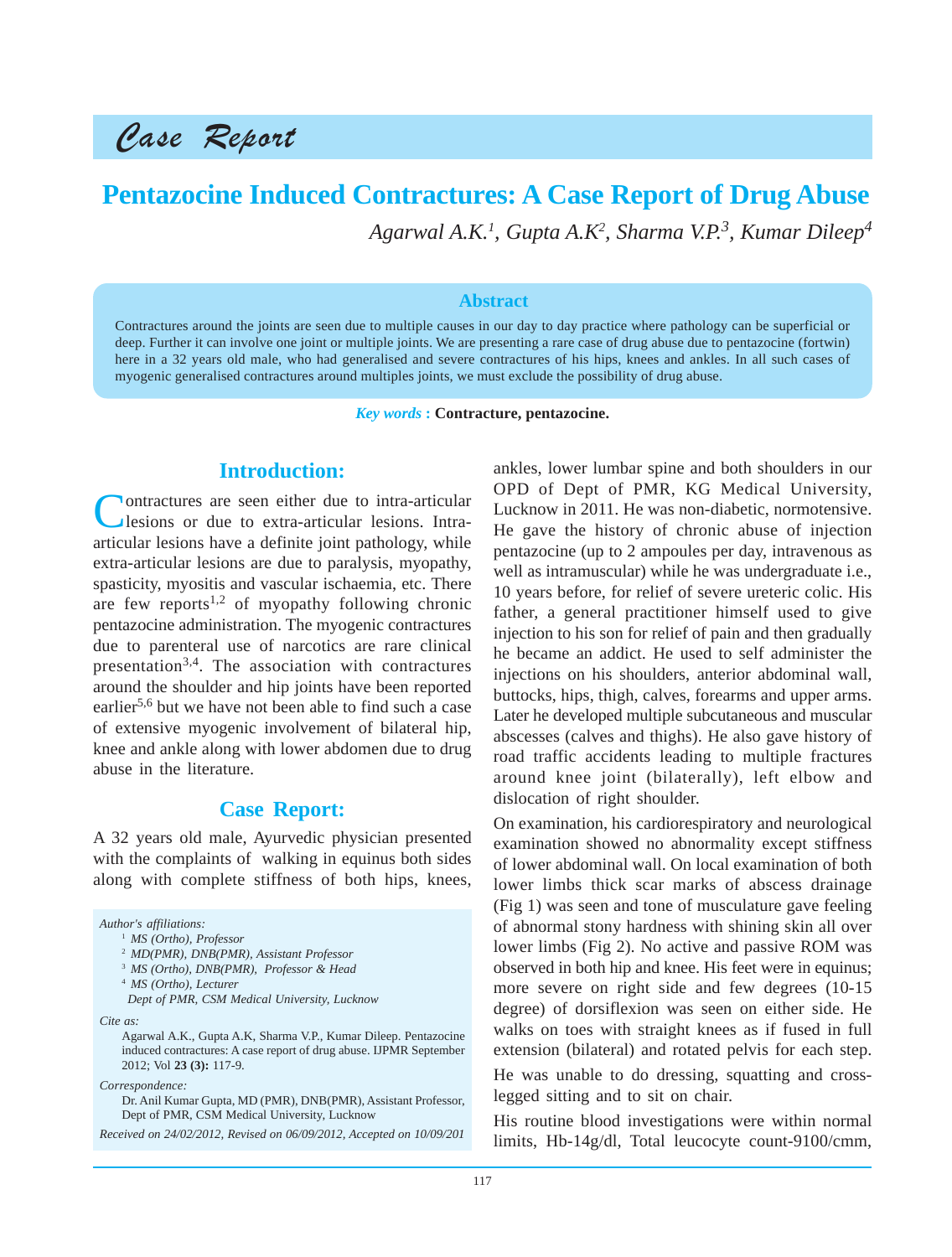

**Fig 1-** *Scar Marks of Abscess Drainage*

Differential leucocyte count: Neutrophils- 66%, lymphocytes-30%, eosinophils-3%, monocytes-1%, ESR (Wintrobe's Method)-10 mm in first hour, serum calcium-9.7 mg/dl, serum phosphorus-3.8 mg/dl, serum alkaline phosphatase-230 IU, Blood sugar (random)- 128mg%, serum creatine-0.7mg/dl, serum CPK-74 IU. Elisa test for HIV, hepatitis C and hepatitis B surface antigen, all were found negative.

EMG of bilateral gastrocnemius, tibialis anterior and vastus medialis revealed normal EMG pattern. High resolution sonography with colour flow imaging and extended field of view imaging have been done for evaluation of both thighs with direct contact scanning technique with 10 & 12 MHz transducers. Both thigh muscles were well visualised. The muscles were echogenic in texture but normal muscle bundle appearance was lost. The pinnate fibre was lost. It



**Fig 2-** *Shiny, Indurated Skin with Fixed Contractures*

involved the diffuse muscle in anterolateral compartments. No evidence of any mass or calcification was seen. On colour flow imaging, no flow was seen in the muscle bundle. However normal flow was seen in common femoral and superficial femoral arteries on both sides. The findings were suggestive of ecogenic pattern of the thigh muscle with loss of normal muscle texture and suggestive of diffuse fibrosis with normal study of thigh vessels.

Skiagram of both knees (AP and lateral) showed normal articular cartilage, without any erosions or calcification. Skiagram also showed orthopaedic implant in situ with presence of radiological sign of fracture union (X-ray 1). Skiagram of pelvis with both hips (AP and lateral view) - showed normal acetabulum and head of femur, without any erosions/destructions or calcification (X-ray 2). Skiagram of LS spine (AP and lateral view) showed normal disc space, shape of body of vertebrae without any erosions/destruction or calcification in paravertrbral region (X-ray 3).

#### **Clinical Diagnosis:**

Pentazocine (fortwin) abuse leading to generalised muscle fibrosis in lower limbs, lower back and both shoulder regions.

At the end, he came to us for correction of equinus deformity of feet. We had advised gradual passive stretching of plantar flexors, ankle mobilisation exercises, gait training with a suitable walking stick. While he was advised exercises, he was also advised to attend de-addiction programme. His family is now providing him long term good care, support, co-operation and help in his rehabilitation process. The surgical intervention was another option for him for which he has not consented presently.

### **Discussion:**

We have not come across such a case of drug abuse in our OPD since many decades. However whenever contracture occurs, it is either due to a joint disease or due to muscular pathology. In the present case, all weight bearing joints of both lower limbs (hip, knee and ankle) were having no joint pathology as evident by normal skiagrams and his multiple fractures have united fairly well in the past. Normal CPK value and normal EMG pattern ruled out any ongoing muscle destruction pathology as reported in few studies. Schlicher *et al*<sup>7</sup> reported that pentazocine injection precipitates in extracellular tissue resulting in inflammation. Palestine *et al*8 had observed fibrosis endarteritis, vascular